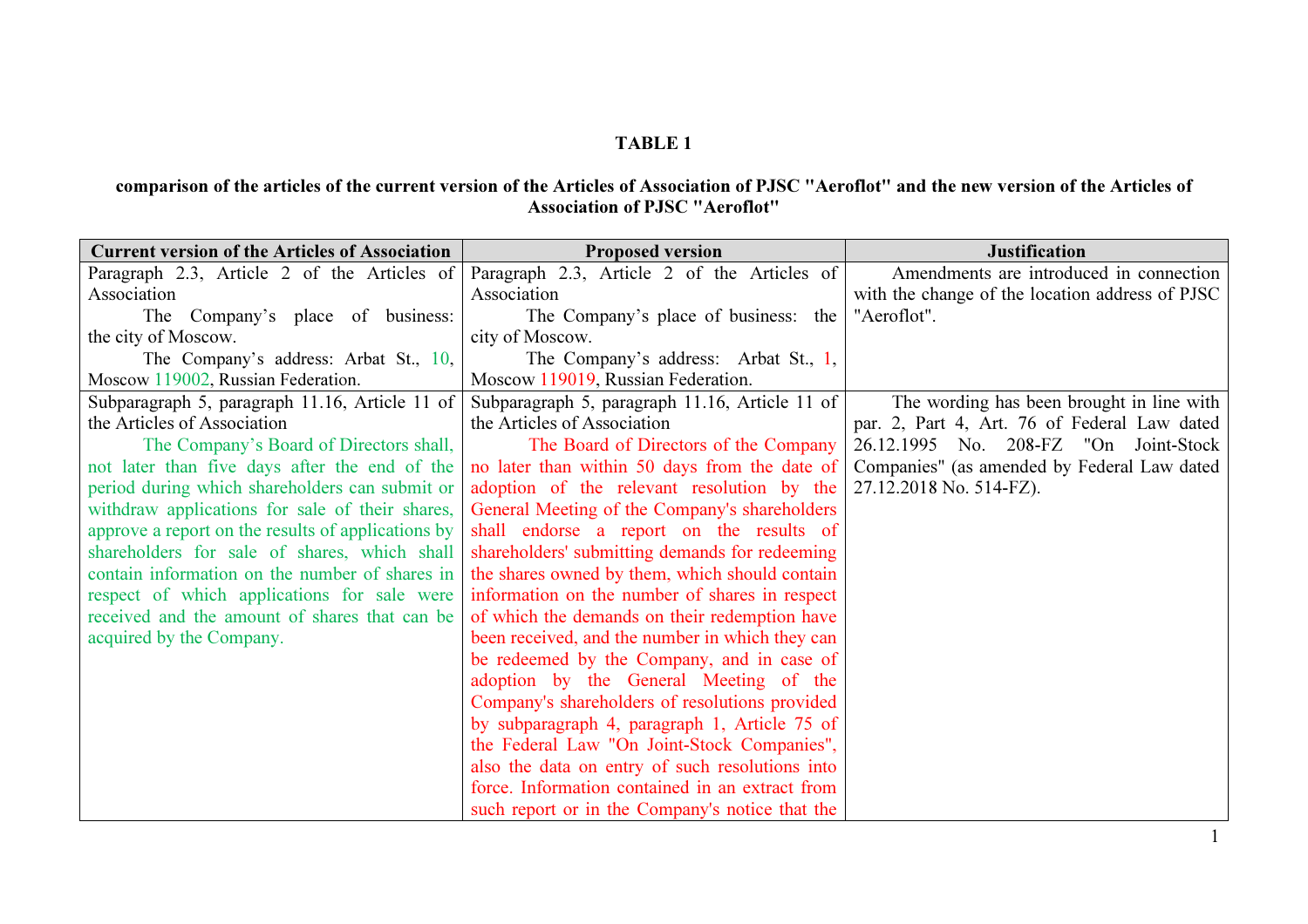|                                                      | Company will not redeem shares shall be sent to     |                                                   |
|------------------------------------------------------|-----------------------------------------------------|---------------------------------------------------|
|                                                      | the nominee shareholders registered in the          |                                                   |
|                                                      | register of the Company's shareholders in           |                                                   |
|                                                      | accordance with the rules of the law of the         |                                                   |
|                                                      | Russian Federation on securities for<br>the         |                                                   |
|                                                      | provision of information and materials to           |                                                   |
|                                                      | persons exercising rights in respect of securities. |                                                   |
| Subparagraph 1, paragraph 16.4, Article 16 of        | Subparagraph 1, paragraph 16.4, Article 16 of       | The wording has been brought in line with         |
| the Articles of Association                          | the Articles of Association                         | Part 1, Art. 51 of Federal Law dated 26.12.1995   |
| 16.4. The record date for the General                | 16.4. The record date for the General               | No. 208-FZ "On Joint-Stock Companies" (as         |
| Meeting may not be less than 10 days after the       | Meeting may not be less than 10 days after the      | amended by Federal Law dated 19.07.2018 No.       |
| date the decision to hold the General Meeting is     | date the decision to hold the General Meeting is    | 209-FZ).                                          |
| made or more than 25 days before the date of the     | made or more than 25 days before the date of the    |                                                   |
| General Meeting, and in the case provided for in     | General Meeting, and in the cases provided for      |                                                   |
| Article 53 paragraph 2 of the Federal Law "On        | in Article 53 paragraphs 2 and 8 of the Federal     |                                                   |
| Joint Stock Companies", may not be more than 55      | Law "On Joint-Stock Companies", may not be          |                                                   |
| days before the date of the General Meeting.         | more than 55 days before the date of the General    |                                                   |
|                                                      | Meeting.                                            |                                                   |
| Subparagraph 3, paragraph 16.4, Article 16 of        | Subparagraph 3, paragraph 16.4, Article 16 of       | Taking into account that the terms set in the     |
| the Articles of Association                          | the Articles of Association                         | regulations of the Russian Federation are subject |
| The list of persons entitled to attend the           | The list of persons entitled to attend the          | to change, as well as the impossibility of their  |
| General Meeting of Shareholders, except for          | General Meeting of Shareholders, except for         | prompt amendment in the Articles<br>of            |
| information on declarations of intent by such        | information on declarations of intent by such       | Association of PJSC "Aeroflot", the exact date    |
| persons, shall be made available for familiarization | shall be made<br>available<br>persons,<br>for       | of submitting the documents is removed from       |
| upon request of the person(s) included in the said   | familiarization upon request of the person(s)       | the text of the Articles of Association of PJSC   |
| list and holding at least one percent of the votes   | included in the said list and holding at least one  | "Aeroflot".                                       |
| within three days from the date of receipt of the    | (1) percent of the votes within the period          |                                                   |
| relevant request by the Company. Furthermore,        | established by the applicable laws of the Russian   |                                                   |
| details enabling the identification of individuals   | Federation. Furthermore, details enabling the       |                                                   |
| included in that list other than surname, name and   | identification of individuals included in that list |                                                   |
| patronymic may be disclosed only with their          | other than surname, name and patronymic may         |                                                   |
| consent.                                             | be disclosed only with their consent.               |                                                   |
|                                                      |                                                     |                                                   |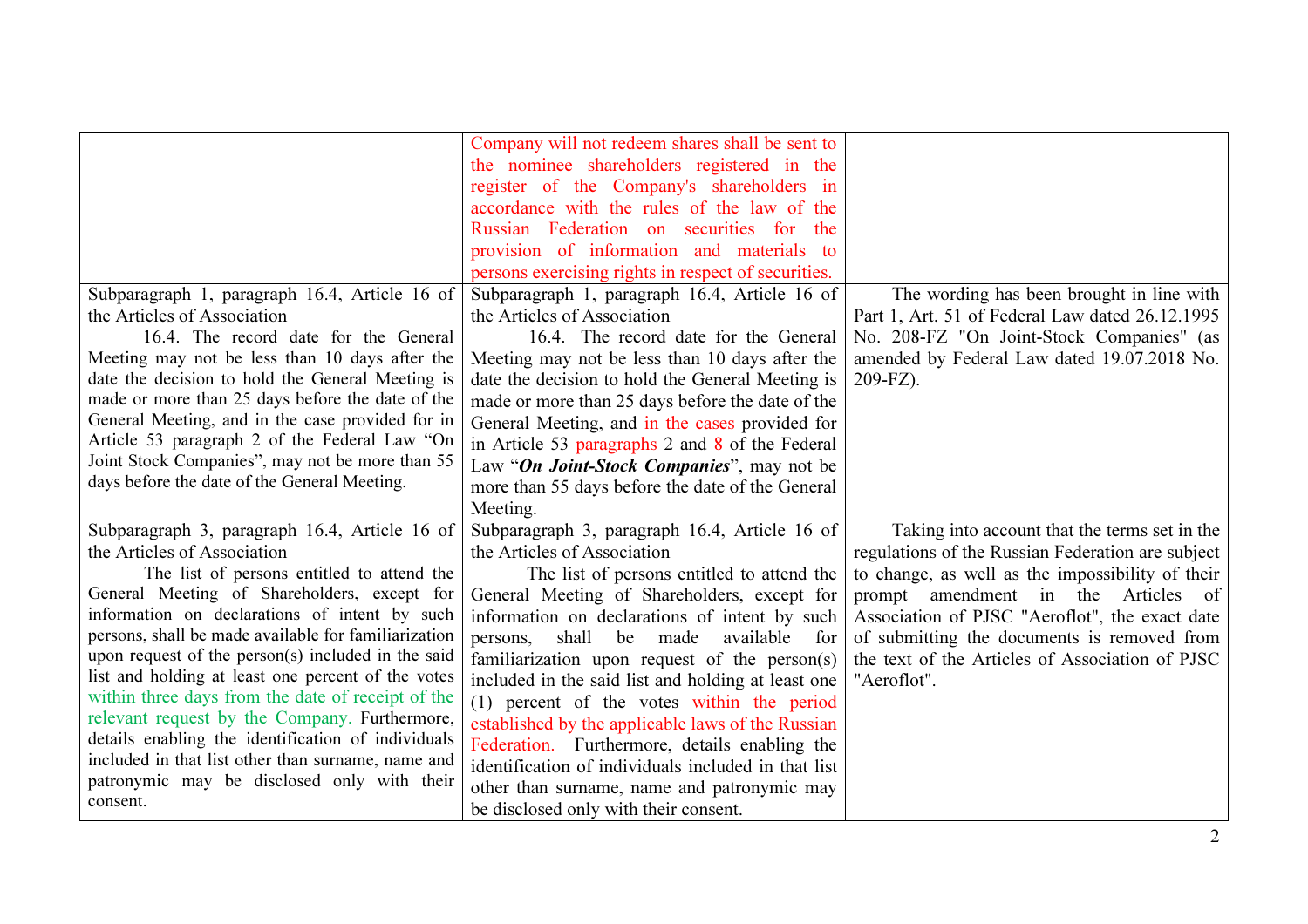| Paragraph 16.7.1, Article 16 of the Articles of        | Paragraph 16.7.1, Article 16 of the Articles of       | The wording has been brought in line with       |
|--------------------------------------------------------|-------------------------------------------------------|-------------------------------------------------|
| Association                                            | Association                                           | Part 2, Art. 57 of Federal Law dated 26.12.1995 |
| In the event that any transfer of shares occurs after  | In the event that any transfer of shares              | No. 208-FZ "On Joint-Stock Companies" (as       |
| the date of drawing up of the list of persons          | occurs after the preset date of determination         | amended by Federal Law dated 27.12.2018 No.     |
| entitled to participate in a General Meeting of        | (fixation) of the persons entitled to participate in  | $514-FZ$ ).                                     |
| Shareholders and prior to the date of the General      | a General Meeting of Shareholders and prior to        |                                                 |
| Meeting of Shareholders (hereinafter referred to as    | the date of the General Meeting of Shareholders       |                                                 |
| shares transferred after the date of drawing up of     | (hereinafter referred to as shares transferred after  |                                                 |
| the list), any person included in the list shall issue | the record date), any person entitled to take part    |                                                 |
| a proxy card to the transferee or shall vote at the    | in the General Meeting of Shareholders shall          |                                                 |
| General Meeting in accordance with the                 | issue a proxy card to the transferee or shall vote    |                                                 |
| transferee's instructions, if the contract for the     | at the General Meeting in accordance with the         |                                                 |
| transfer of shares so provides.                        | transferee's instructions, if the contract for the    |                                                 |
|                                                        | transfer of shares so provides.                       |                                                 |
|                                                        | Subparagraph 25, paragraph 16.8, Article 16 of        | The wording has been added in accordance        |
|                                                        | the Articles of Association                           | with Part 4, Art. 49 of Federal Law dated       |
|                                                        | The decision on the issue referred to in              | 26.12.1995 No. 208-FZ "On Joint-Stock           |
|                                                        | subparagraph 21, paragraph 16.8, Article 16           | Companies" (as amended by Federal Law dated     |
|                                                        | hereof which involves delisting of all the            | 27.12.2018 No. 514-FZ).                         |
|                                                        | Company's shares and all the Company's                |                                                 |
|                                                        | issuable securities converted into its shares is      |                                                 |
|                                                        | made in accordance with the procedure provided        |                                                 |
|                                                        | by paragraph 3, Article 7.2 of the Federal Law        |                                                 |
|                                                        | "On Joint-Stock Companies".                           |                                                 |
| Paragraph 17.2, Article 17 of the Articles of          | Paragraph 17.2, Article 17 of the Articles of         | The term is extended in order to improve        |
| Association                                            | Association                                           | the practice of corporate management of PJSC    |
| A notice of a General Meeting of                       | A notice of a General Meeting of                      | "Aeroflot" in accordance with recommendations   |
| Shareholders of the Company must be given not          | Shareholders of the Company must be given not         | of par. 2 of the Corporate Governance Code.     |
| later than $25$ (twenty five) days before the date     | later than thirty $(30)$ days before the date thereof |                                                 |
| thereof unless a longer period is provided for by      | unless a longer period is provided for by the         |                                                 |
| the laws.                                              | laws.                                                 |                                                 |
| Paragraph 17.3.1, Article 17 of the Articles of        | Paragraph 17.3.1, Article 17 of the Articles of       | The wording has been brought in line with       |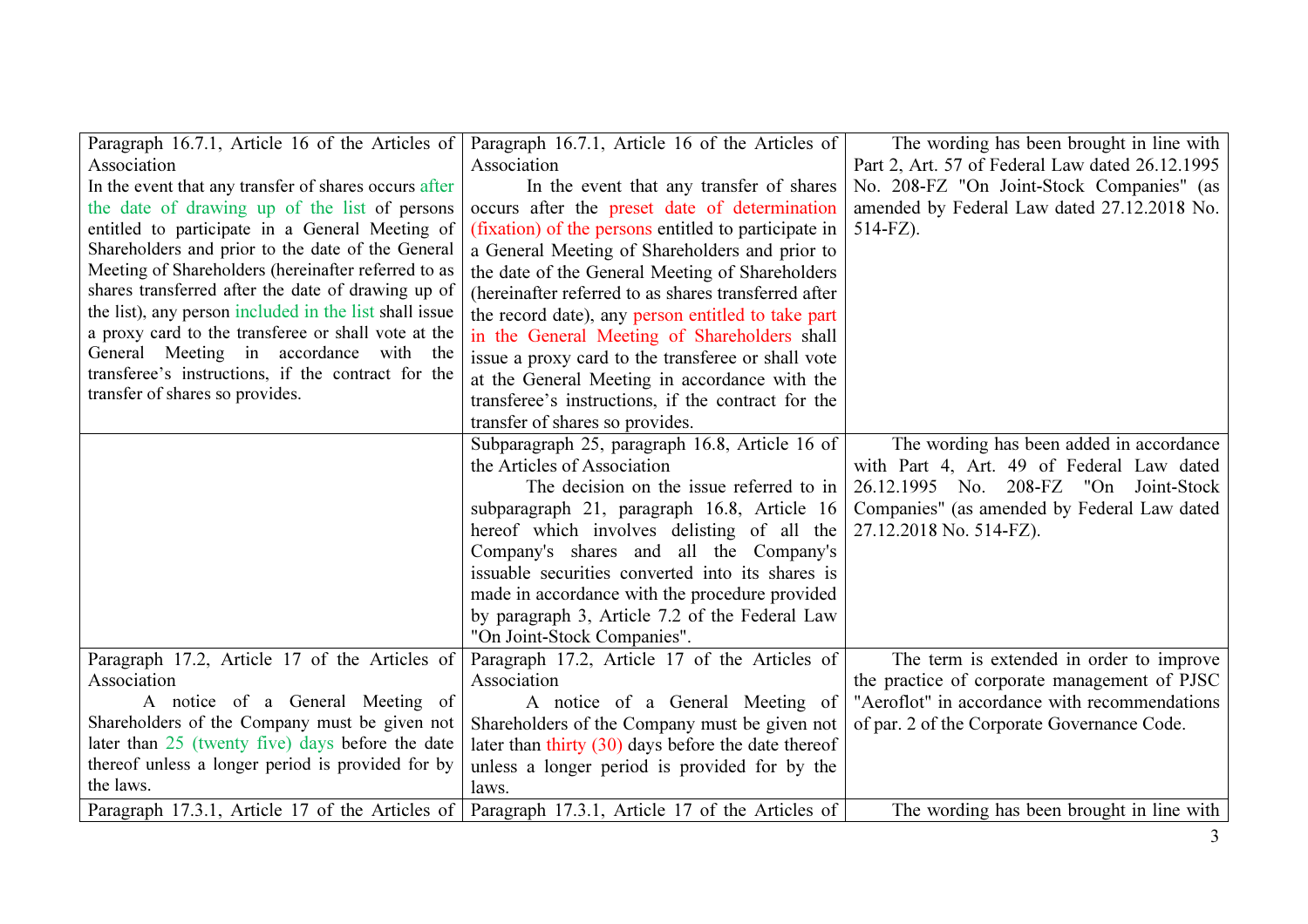| Association                                                                                              | Association                                      | Part 3, Art. 52 of Federal Law dated 26.12.1995 |
|----------------------------------------------------------------------------------------------------------|--------------------------------------------------|-------------------------------------------------|
| 17.3.1. The information (materials) to be                                                                | 17.3.1. The information (materials) to be        | No. 208-FZ "On Joint-Stock Companies" (as       |
| made available to persons entitled to attend the                                                         | made available to persons entitled to attend the | amended by Federal Law dated 19.07.2018 No.     |
| General Meeting of Shareholders during the                                                               | General Meeting of Shareholders during the       | 209-FZ).                                        |
| preparation for the General Meeting shall include                                                        | preparation for the General Meeting shall        |                                                 |
| the Company's annual report and an audit report                                                          | include the Company's annual report and an       |                                                 |
| of the Company's Audit Commission,                                                                       | audit report of the Company's Audit              |                                                 |
| accounting (financial) statements of the Company,                                                        | Commission, annual accounting (financial)        |                                                 |
| including the auditor's report, the opinion of the                                                       | statements of the Company, including the         |                                                 |
| Audit Commission of the Company on the                                                                   | auditor's report thereon, the opinion of an      |                                                 |
| results of the auditing of the annual accounting                                                         | official responsible for internal audit (head of |                                                 |
| statements, information on the nominees for                                                              | the structural unit responsible for the          |                                                 |
| election to the Board of Directors of the Company                                                        | organizations and performance of internal audit) |                                                 |
| and to the Audit Commission of the Company,                                                              | carried out in accordance with Article 87.1 of   |                                                 |
| recommendations of the Board of Directors of the                                                         | the Federal Law "On Joint-Stock Companies",      |                                                 |
| Company on the allocation of the profit including                                                        | the opinion of the Audit Commission of the       |                                                 |
| the amount of dividends payable on the Company                                                           | Company on the results of the auditing of the    |                                                 |
| shares and procedures of payment thereof, and of                                                         | annual accounting statements, information on     |                                                 |
| the losses of the Company at the end of the                                                              | the nominees for election to the Board of        |                                                 |
| reporting year, proposed changes and amendments                                                          | Directors of the Company and to the Audit        |                                                 |
| to the Articles of Association of the Company or a                                                       | Commission of the Company, recommendations       |                                                 |
| draft new revision thereof, an opinion of the                                                            | of the Board of Directors of the Company on the  |                                                 |
| Company's Board of Directors on a major                                                                  | allocation of the profit including the amount of |                                                 |
| transaction, the Company's report on related-party                                                       | dividends payable on the Company shares and      |                                                 |
| transactions entered into by the Company in the                                                          | procedures of payment thereof, and of the losses |                                                 |
| reporting year, and other information as provided<br>by the applicable legislation of Russian Federation | of the Company at the end of the reporting year, |                                                 |
| and the Articles of Association of the Company.                                                          | proposed changes and amendments to the new       |                                                 |
|                                                                                                          | version of the Articles of Association of the    |                                                 |
|                                                                                                          | Company, draft internal documents of the         |                                                 |
|                                                                                                          | Company to be approved by the General            |                                                 |
|                                                                                                          | Meeting of Shareholders, an opinion of the       |                                                 |
|                                                                                                          | Company's Board of Directors on a major          |                                                 |
|                                                                                                          |                                                  |                                                 |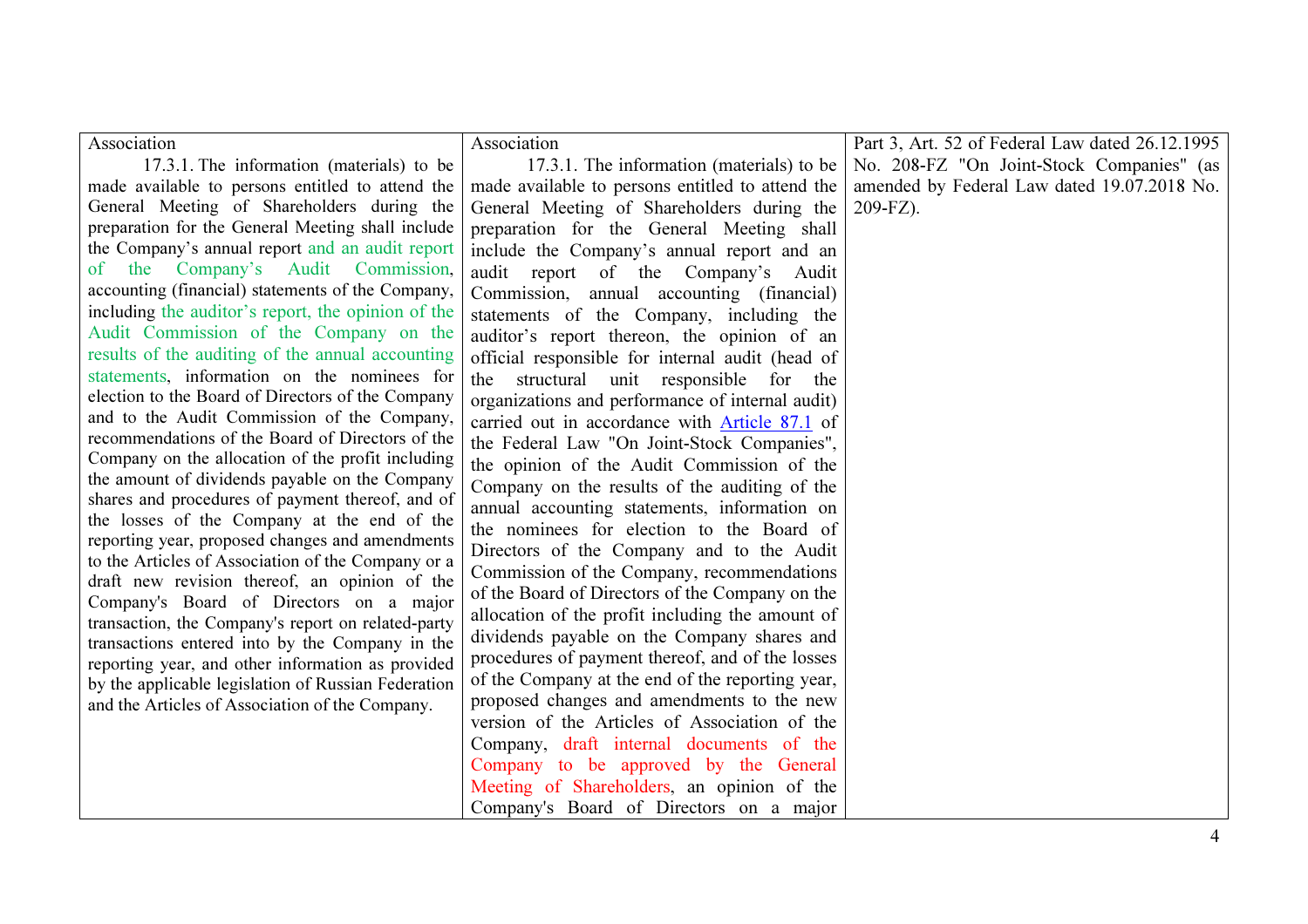|                                                   | transaction, the Company's report on related      |                                                 |
|---------------------------------------------------|---------------------------------------------------|-------------------------------------------------|
|                                                   | party transactions entered into by the Company    |                                                 |
|                                                   | in the reporting year, and other information as   |                                                 |
|                                                   | provided by the applicable legislation of Russian |                                                 |
|                                                   | Federation and the Articles of Association of the |                                                 |
|                                                   | Company.                                          |                                                 |
| Paragraph 17.10, Article 17 of the Articles of    | Paragraph 17.10, Article 17 of the Articles of    | The wording has been brought in line with       |
| Association                                       | Association                                       | Part 7, Art. 53 of Federal Law dated 26.12.1995 |
| 17.10. In addition to items proposed by           | 17.10. In addition to items proposed by           | No. 208-FZ "On Joint-Stock Companies" (as       |
| shareholders for inclusion in the agenda of a     | shareholders for inclusion in the agenda of a     | amended by Federal Law dated 19.07.2018 No.     |
| General Meeting of Shareholders as well as in     | General Meeting of Shareholders as well as by     | 209-FZ).                                        |
| cases there are no such motions, lack or          | nominees proposed by shareholders for the         |                                                 |
| insufficient number of nominees proposed by       | formation of the relevant body, the Board of      |                                                 |
| shareholders to form a corresponding body the     | Directors of the Company shall be entitled to     |                                                 |
| Board of Directors shall be entitled to include   | include items in the agenda of the General        |                                                 |
| items in the agenda of the General Meeting or     | Meeting of Shareholders and (or) nominees into    |                                                 |
| nominees into the nominations list for election   | the nominations list for election to the relevant |                                                 |
| to the bodies of the Company as the Board of      | body of the Company as the Board of Directors     |                                                 |
| Directors sees fit.                               | sees fit. The number of nominees proposed by      |                                                 |
|                                                   | the Board of Directors of the Company may not     |                                                 |
|                                                   | exceed the number of members of the relevant      |                                                 |
|                                                   | body.                                             |                                                 |
| Subparagraph 4, paragraph 19.2, Article 19 of     | Subparagraph 4, paragraph 19.2, Article 19 of     | The wording has been brought in line with       |
| the Articles of Association                       | the Articles of Association                       | Part 2, Art. 57 of Federal Law dated 26.12.1995 |
| 4) determining the date of completing the list of | 4) determining the date of determination          | No. 208-FZ "On Joint-Stock Companies" (as       |
| persons entitled to attend the General Meeting of | (fixation) of the persons entitled to attend the  | amended by Federal Law dated 27.12.2018 No.     |
| Shareholders and resolving other issues within    | General Meeting of Shareholders and resolving     | $514-FZ$ ).                                     |
| the competence of the Board of Directors of the   | other issues within the competence of the Board   |                                                 |
| Company in relation to the preparation and        | of Directors of the Company in relation to the    |                                                 |
| conducting of the General Meeting<br>of           | preparation and conducting of the General         |                                                 |
| Shareholders;                                     | Meeting of Shareholders;                          |                                                 |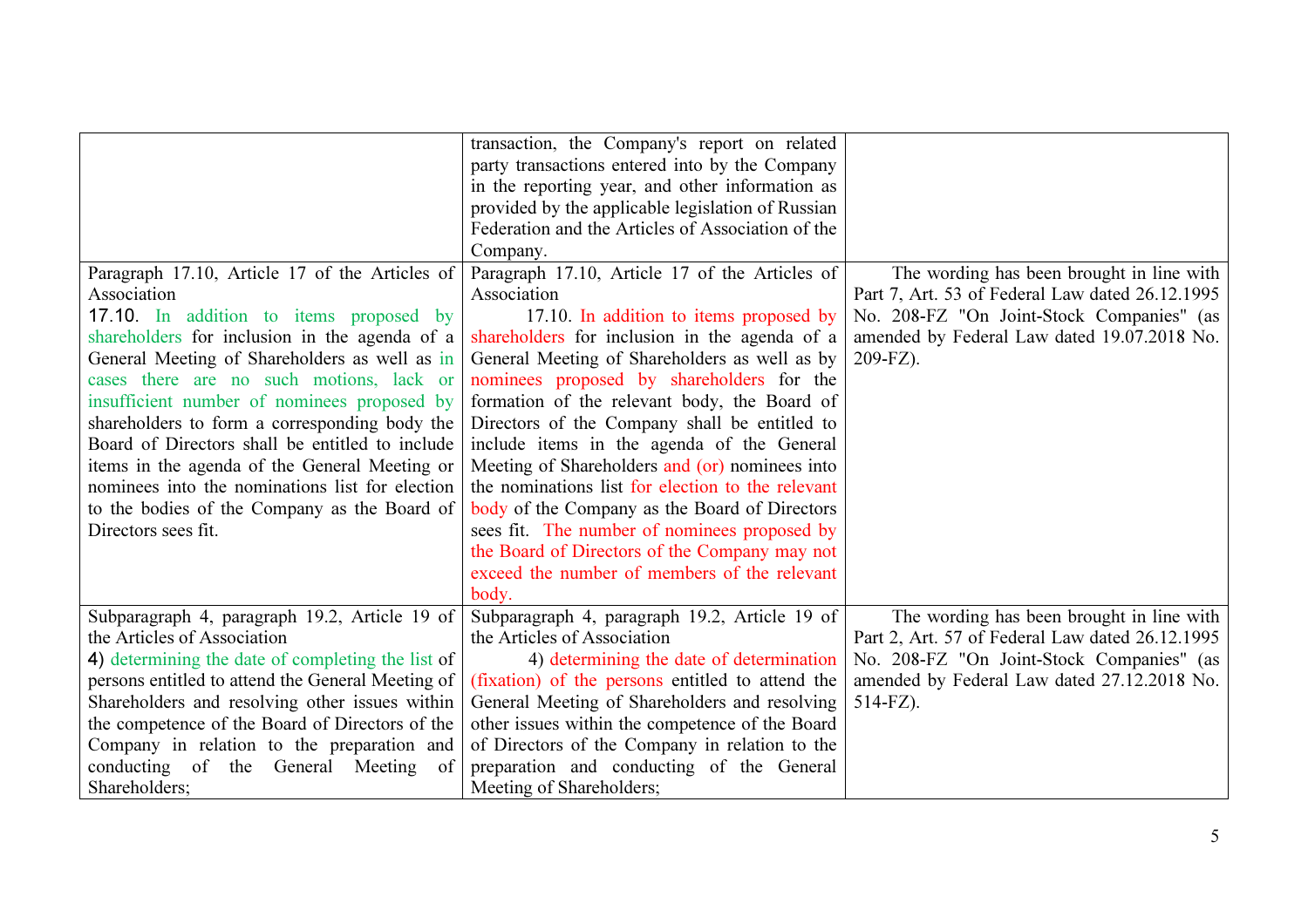|                                                  | Subparagraph 15, paragraph 19.2, Article 19 of Subparagraph 15, paragraph 19.2, Article 19 of                  | The wording has been brought in line with    |
|--------------------------------------------------|----------------------------------------------------------------------------------------------------------------|----------------------------------------------|
| the Articles of Association                      | the Articles of Association                                                                                    | sub-par. 9.1, Part 1, Art. 65 of Federal Law |
| approval of the internal documents of the<br>15. | 15) approval of the internal documents                                                                         | dated 26.12.1995 No. 208-FZ "On Joint-Stock  |
|                                                  | Company regulating the operations of the Board $\vert$ of the Company regulating the operations of the $\vert$ | Companies" (as amended by Federal Law dated  |
|                                                  | of Directors and commissions of the Board of $\vert$ Board of Directors and commissions of the $\vert$         | 19.07.2018 No. 209-FZ).                      |
|                                                  | Directors of the Company, except for the Board of Directors of the Company, which                              |                                              |
|                                                  | Provisions on Board of Directors of the determine their competence and proceedings,                            |                                              |
|                                                  | Company as well as the General policy of risk determination of their quantitative composition,                 |                                              |
|                                                  | management and internal control of the appointment of the head and members of the                              |                                              |
|                                                  | Company, defining the principles and commission and termination of their powers,                               |                                              |
|                                                  | approaches to organizing the system of risk except for the Provisions on Board of Directors                    |                                              |
|                                                  | management and internal control in the of the Company, internal documents of the                               |                                              |
|                                                  | Company, and review of performance reports of Company determining the Company's policy in                      |                                              |
|                                                  | the committees of the Company's Board of $\vert$ the field of organization and implementation of               |                                              |
| Directors established in a mandatory manner;     | internal audit, as well as the general policy of                                                               |                                              |
|                                                  | risk management and internal control of the                                                                    |                                              |
|                                                  | Company, defining the principles and                                                                           |                                              |
|                                                  | approaches to organizing the system of risk                                                                    |                                              |
|                                                  | management and internal control in the                                                                         |                                              |
|                                                  | Company, and review of performance reports of                                                                  |                                              |
|                                                  | the committees of the Company's Board of                                                                       |                                              |
|                                                  | Directors established in a mandatory manner;                                                                   |                                              |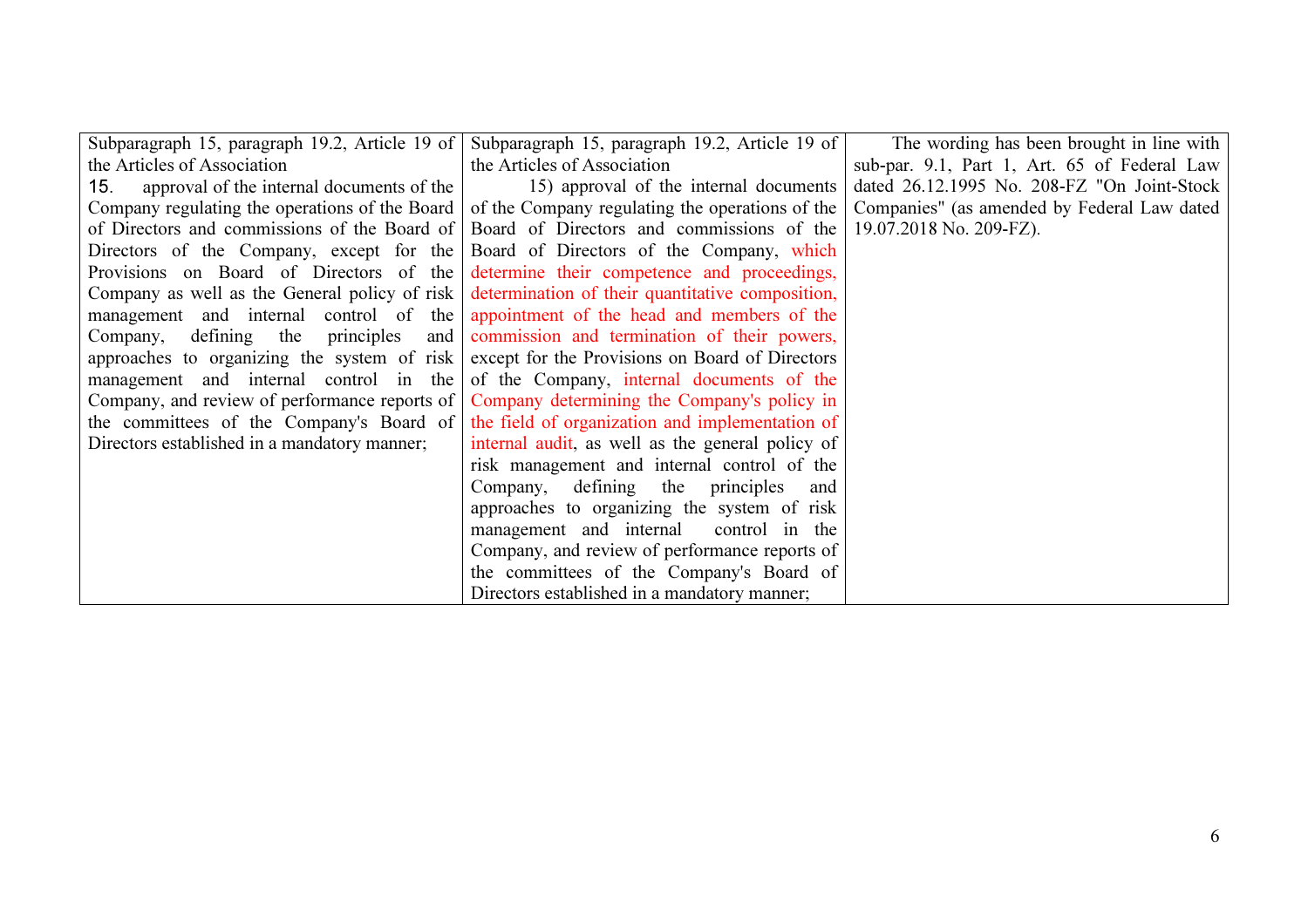| Subparagraph 19, paragraph 19.2, Article 19 of    | Subparagraph 19, paragraph 19.2, Article 19 of                                     | The wording has been brought in line with  |
|---------------------------------------------------|------------------------------------------------------------------------------------|--------------------------------------------|
| the Articles of Association                       | the Articles of Association                                                        | the current version of the Federal Law "On |
|                                                   | 19) approval of a transaction or several                                           | Joint-Stock Companies".                    |
|                                                   | approval of a transaction or several interconnected transactions (including loans, |                                            |
| interconnected transactions (including loans,     | credits, pledges, guaranties) going beyond the                                     |                                            |
| credits, pledges, guaranties), other than         | scope of the Company's regular business                                            |                                            |
| transactions carried out in the course of the     | operations, in connection with a purchase,                                         |                                            |
| Company's regular business operations, in         | alienation or possible alienation by the Company                                   |                                            |
| connection with a purchase, alienation or         | directly or indirectly of assets the total value of                                |                                            |
| possible alienation by the Company directly or    | which exceeds 100,000,000 (one hundred                                             |                                            |
| indirectly of assets the total value of which     | million) US dollars (or equivalent of the said                                     |                                            |
| exceeds 100,000,000 (one hundred million) US      | amount) at the date of the decision on the                                         |                                            |
| dollars (or equivalent of the said amount) at the | approval of the relevant transaction and is less                                   |                                            |
| date of the decision on the approval of the       | than 25 (twenty-five) percent of the balance                                       |                                            |
| relevant transaction and is less than 25 (twenty- | sheet value of the Company's assets assessed                                       |                                            |
| five) percent of the balance sheet value of the   | according to the Company's financial statements                                    |                                            |
| Company's assets assessed according to the        | at the latest reporting date, as well as approval of                               |                                            |
| Company's financial statements at the latest      | transactions for sale and purchase of aircraft,                                    |                                            |
| reporting date, as well as approval of            | financial lease (leasing) of aircraft, long term                                   |                                            |
| transactions for sale and purchase of aircraft,   | leasing of aircraft (above 1 year), aircraft                                       |                                            |
| financial lease (leasing) of aircraft, long term  | mortgage as a security for financing and                                           |                                            |
| leasing of aircraft (above 1 year), aircraft      | refinancing of credits, except for cases when                                      |                                            |
| mortgage as a security for financing and          | entering into such transactions requires                                           |                                            |
| refinancing of credits, except for cases when     | authorization or subsequent approval in the                                        |                                            |
| entering into such transactions requires          | order established for approval of major                                            |                                            |
| authorization or subsequent approval in the       | transactions or transactions involving specific                                    |                                            |
| order established for approval of major           | interests:                                                                         |                                            |
| transactions or transactions involving specific   |                                                                                    |                                            |
| interests;                                        |                                                                                    |                                            |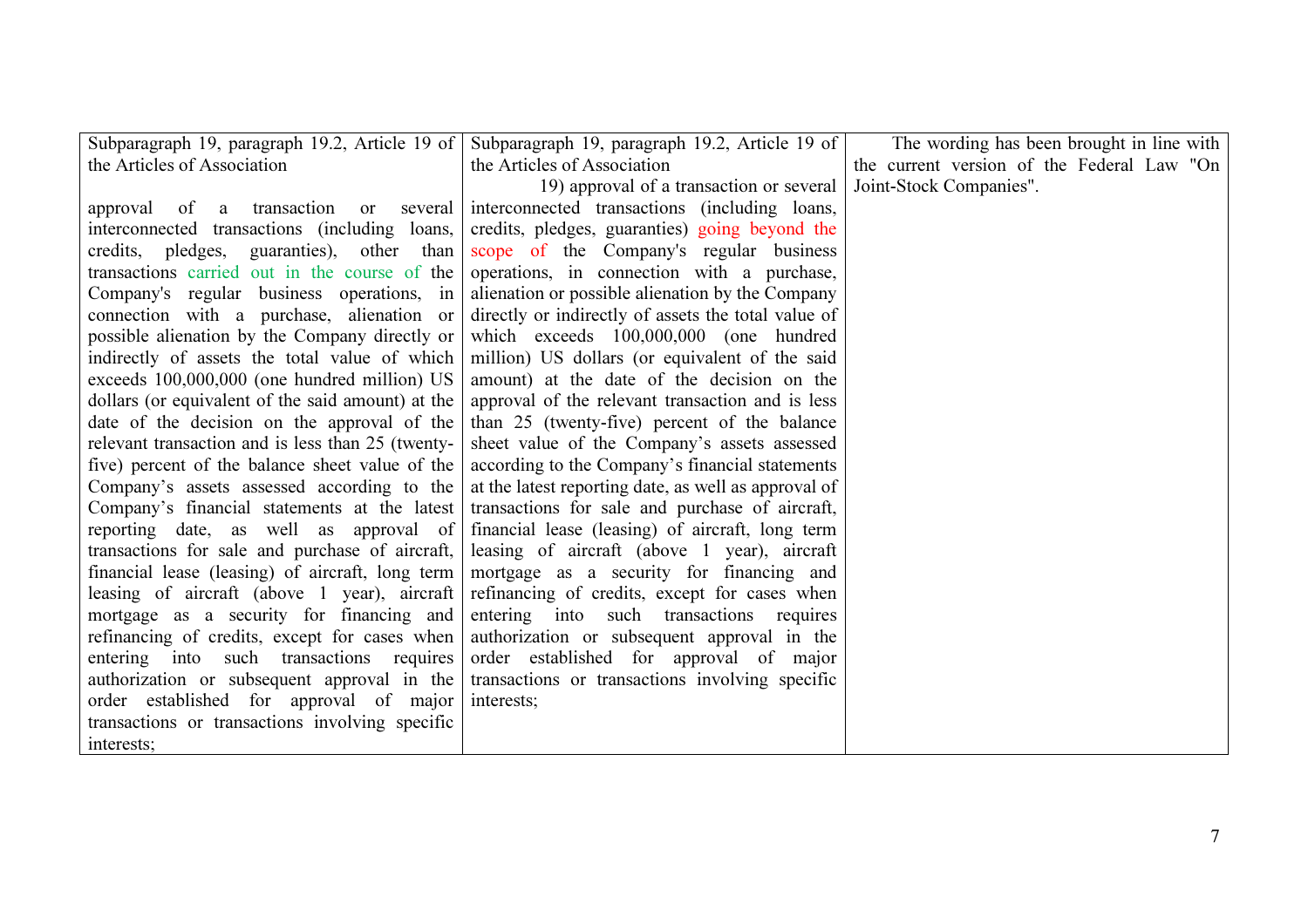| Subparagraph 21, paragraph 19.2, Article 19 of       | Subparagraph 21, paragraph 19.2, Article 19 of      | The wording has been brought in line with           |
|------------------------------------------------------|-----------------------------------------------------|-----------------------------------------------------|
| the Articles of Association                          | the Articles of Association                         | the current version of the Federal Law "On          |
| 21)<br>determining the position of the Company       | 21) determining the position of the                 | Joint-Stock Companies".                             |
| and its representatives during the consideration     | Company and its representatives during the          |                                                     |
| by the management bodies of subsidiaries of          | consideration by the management bodies of           |                                                     |
| approval of a transaction or a series of related     | subsidiaries of approval of a transaction or a      |                                                     |
| transactions of subsidiary companies (including)     | series of related transactions of subsidiary        |                                                     |
| loan, credit, mortgage, guarantee), except for       | companies (including loan, credit, mortgage,        |                                                     |
| transactions made in the course of their ordinary    | guarantee) going beyond the scope of their          |                                                     |
| business activities related to the acquisition,      | ordinary business activities related to the         |                                                     |
| alienation or possible alienation by a subsidiary,   | acquisition, alienation or possible alienation by a |                                                     |
| directly or indirectly, of assets, the cost of which | subsidiary, directly or indirectly, of assets, the  |                                                     |
| exceeds 100,000,000 (one hundred million) US         | cost of which exceeds 100,000,000 (one hundred      |                                                     |
| dollars (or its equivalent) as of the date of the    | million) US dollars (or its equivalent) as of the   |                                                     |
| decision on the approval of the relevant             | date of the decision on the approval of the         |                                                     |
| transaction;                                         | relevant transaction;                               |                                                     |
|                                                      | Subparagraphs 31-33, paragraph 19.2, Article 19     | The wording was has been added in                   |
|                                                      | of the Articles of Association                      | accordance with par. 2, Art. 87.1 of Federal Law    |
|                                                      | 31) appointment and dismissal of the                | dated 26.12.1995 No. 208-FZ "On Joint-Stock         |
|                                                      | official responsible for the organization and       | Companies" (as amended by Federal Law dated         |
|                                                      | implementation of internal audit (head of the       | 19.07.2018 No. 209-FZ), as well as in               |
|                                                      | structural unit responsible for the organization    | accordance with the recommendations contained       |
|                                                      | and implementation of internal audit), approval     | in the international standards for the professional |
|                                                      | of the terms of employment contract with such       | practice of internal auditing.                      |
|                                                      | official;                                           |                                                     |
|                                                      | 32) approval of the annual action plan of           |                                                     |
|                                                      | structural unit responsible for the<br>the          |                                                     |
|                                                      | organization and implementation of internal         |                                                     |
|                                                      | audit;                                              |                                                     |
|                                                      | 33) consideration of reports of the                 |                                                     |
|                                                      | structural unit responsible for the organization    |                                                     |
|                                                      | and implementation of internal audit;               |                                                     |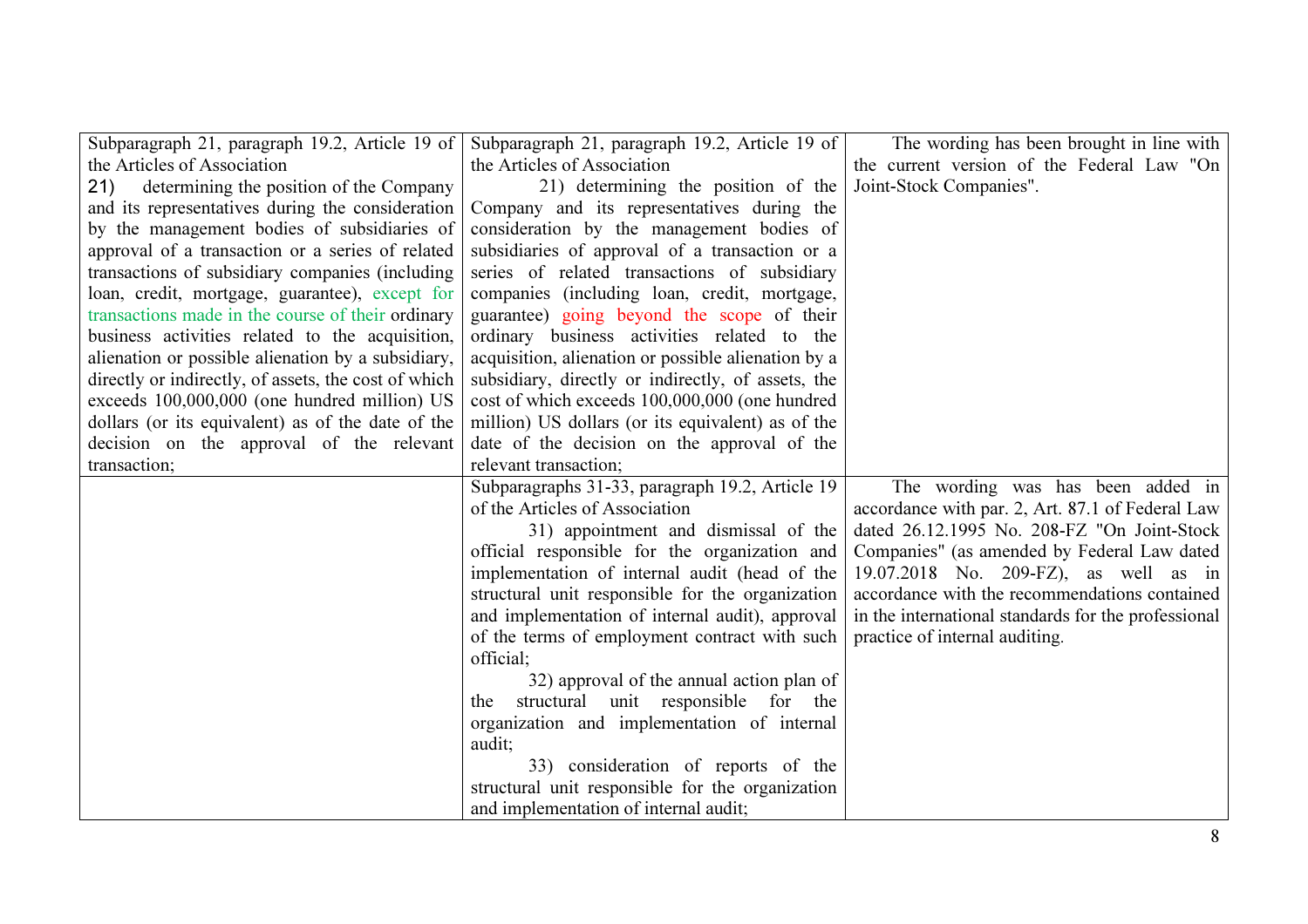| Paragraph 19.6, Article 19 of the Articles of      | Paragraph 19.6, Article 19 of the Articles of    | Amendments<br>have<br>been<br>made<br>in          |
|----------------------------------------------------|--------------------------------------------------|---------------------------------------------------|
| Association                                        | Association                                      | connection with introduction of the position of a |
|                                                    | The Board of Directors shall elect the           | Deputy Chairman of the Board of Directors.        |
| The Board of Directors shall elect the Chairman    | Chairman of the Board of Directors of the        |                                                   |
| of the Board of Directors from among its           | Company from among its members by a              |                                                   |
| members by a majority vote of the total number     | majority vote of the total number thereof, and   |                                                   |
| thereof.                                           | can also elect a Deputy Chairman of the Board    |                                                   |
| The Board of Directors of the Company shall        | of Directors.                                    |                                                   |
| have the right to reelect its Chairman at any time | The Board of Directors of the Company            |                                                   |
| by a majority of votes of the total number of the  | shall have the right to reelect its Chairman and |                                                   |
| members of the Board of Directors of the           | Deputy Chairman at any time by a majority of     |                                                   |
| Company.                                           | votes of the total number of the members of the  |                                                   |
| The Chairman of the Board of Directors of the      | Board of Directors of the Company.               |                                                   |
| Company shall organize its activity call           | The Chairman of the Board of Directors           |                                                   |
| meetings of the Board of Directors of the          | of the Company shall organize its activity call  |                                                   |
| Company and preside at the meetings of the         | meetings of the Board of Directors of the        |                                                   |
| Board of Directors, arrange the taking of          | Company and preside at the meetings of the       |                                                   |
| minutes of the meetings and preside at the         | Board<br>of<br>Directors.                        |                                                   |
| General Meetings of the Shareholders.              | arrange the taking of minutes of the meetings    |                                                   |
| In the absence of the Chairman of the Board of     | and preside at the General Meetings of the       |                                                   |
| Directors of the Company his/her functions shall   | Shareholders.                                    |                                                   |
| be carried out by one of the members of the        | In the absence of the Chairman of the            |                                                   |
| Board of Directors of the Company by the           | Company's Board of Directors,<br>his/her         |                                                   |
| decision of the Board of Directors of the          | functions are performed by the Deputy            |                                                   |
| Company.                                           | Chairman of the Board of Directors (if he/she    |                                                   |
|                                                    | has been elected), and in the absence of the     |                                                   |
|                                                    | Chairman and his/her Deputy their functions      |                                                   |
|                                                    | shall be performed by any member of the          |                                                   |
|                                                    | Board of Directors of the Company by decision    |                                                   |
|                                                    | of the Board of Directors (the person Presiding  |                                                   |
|                                                    | at a meeting of the Board of Directors).         |                                                   |
| Paragraph 20.1, Article 20 of the Articles of      | Paragraph 20.1, Article 20 of the Articles of    | been amended<br>The wording<br>has<br>in          |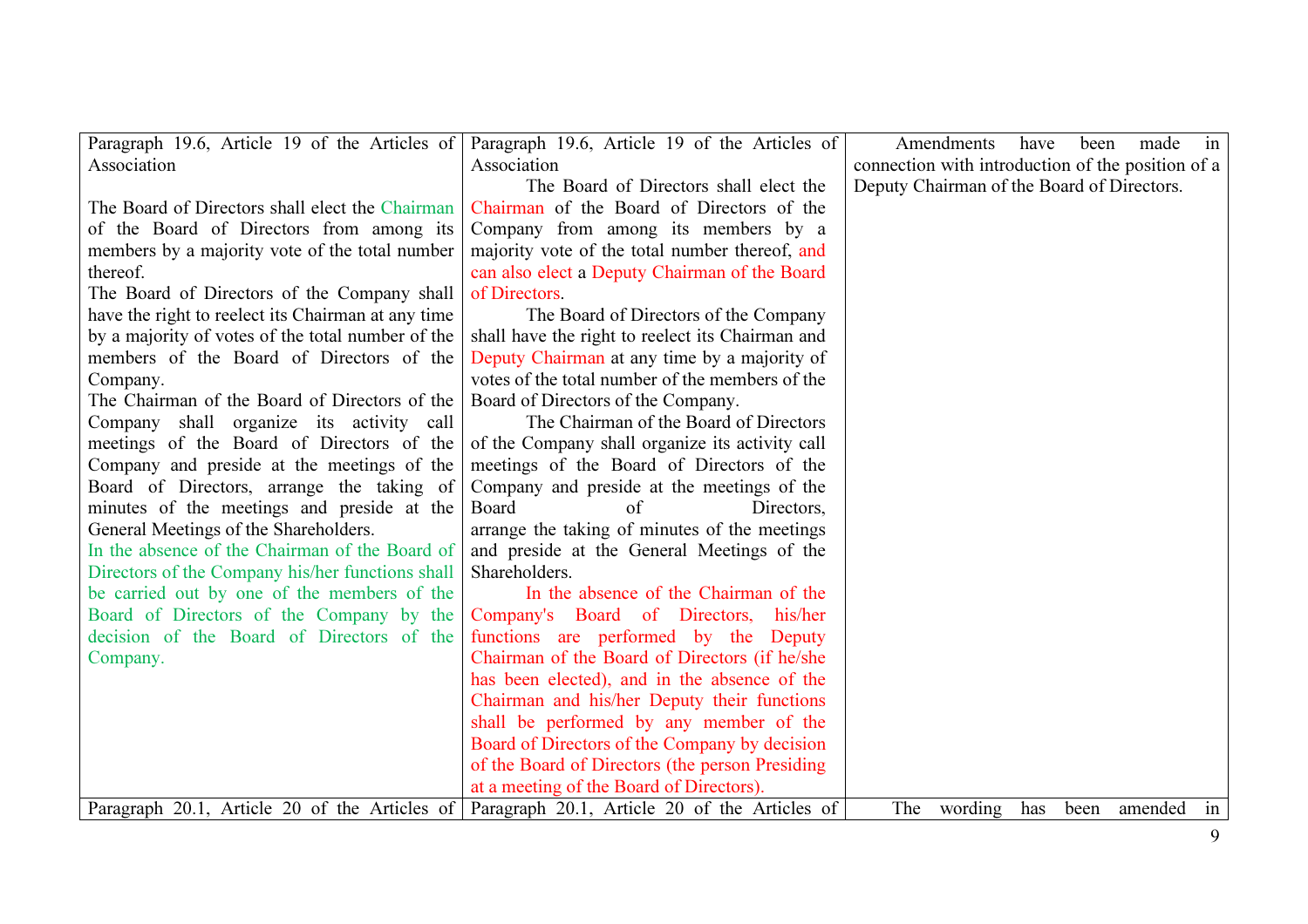| Association                                          | Association                                        | connection with introduction of the function of     |
|------------------------------------------------------|----------------------------------------------------|-----------------------------------------------------|
| Meetings of the Board of Directors shall be          | 20.1. Meetings of the Board of Directors           | Deputy Chairman of the Board of Directors, as       |
| called as necessary, but at least once a month. The  | shall be called as necessary, but at least once a  | well as to bring it in line with par. 1, Art. 68 of |
| meetings of the Board of Directors shall be called   | month. The meetings of the Board of Directors      | Federal Law dated 26.12.1995 No. 208-FZ "On         |
| by the Chairman of the Board of Directors of the     | shall be called by the Chairman of the Board of    | Joint-Stock Companies" (as amended by Federal       |
| Company at its own initiative, following a request   | Directors of the Company at his own initiative,    | Laws No. 120-FZ dated 07.08.2001, No. 209-FZ        |
| by any member of the Board of Directors, of the      | or at the initiative of the Deputy Chairman of the | dated 19.07.2018).                                  |
| Audit Commission or the Statutory Auditor, an        | Board of Directors (if he/she has been elected),   |                                                     |
| executive body of the Company and of                 | following a request by any member of the Board     |                                                     |
| shareholders possessing at least 10 (ten) percent of | of Directors, of the Audit Commission, the         |                                                     |
| the voting shares of the Company.                    | official responsible for the organization and      |                                                     |
|                                                      | implementation of internal audit (head of the      |                                                     |
|                                                      | structural unit responsible for the organization   |                                                     |
|                                                      | and implementation of internal audit), or the      |                                                     |
|                                                      | Statutory Auditor, an executive body of the        |                                                     |
|                                                      | Company and of shareholders possessing at least    |                                                     |
|                                                      | 10 (ten) percent of the voting shares of the       |                                                     |
|                                                      | Company.                                           |                                                     |
| Subparagraph 12, paragraph 21.5, Article 21 of       | Subparagraph 12, paragraph 21.5, Article 21 of     | The wording has been clarified for the              |
| the Articles of Association                          | the Articles of Association                        | purpose of unambiguous interpretation of the        |
| shall conclude transactions or several<br>12)        | 12) shall conclude transactions<br>$($ or          | powers of the General Director of the Company,      |
| interrelated transactions in relation to the         | several interrelated transactions) within<br>the   | as well as to bring it in line with the current     |
| acquisition or alienation or possible alienation     | course of the ordinary course of business of the   | version of the Federal Law "On Joint-Stock          |
| by the Company directly or indirectly of assets      | Company as well as transactions (or several        | Companies".                                         |
| of the value of up to \$100,000,000 (one hundred     | interrelated transactions) in relation to the      |                                                     |
| million) U.S. dollars (or the equivalent of this     | acquisition or alienation or possible alienation   |                                                     |
| amount in any other currency as at the date the      | by the Company directly or indirectly of assets    |                                                     |
| decision on approval of such transaction is          | of the value of up to $$100,000,000$ (one hundred  |                                                     |
| made) unless this issue falls within the             | million) U.S. dollars (or the equivalent of this   |                                                     |
| competence of the General Meeting<br>- of            | amount in any other currency as at the date the    |                                                     |
| Shareholders, the Board of Directors or the          | decision on approval of such transaction is        |                                                     |
| Executive Board of the Company and shall             | made) unless this issue falls within the           |                                                     |
|                                                      |                                                    |                                                     |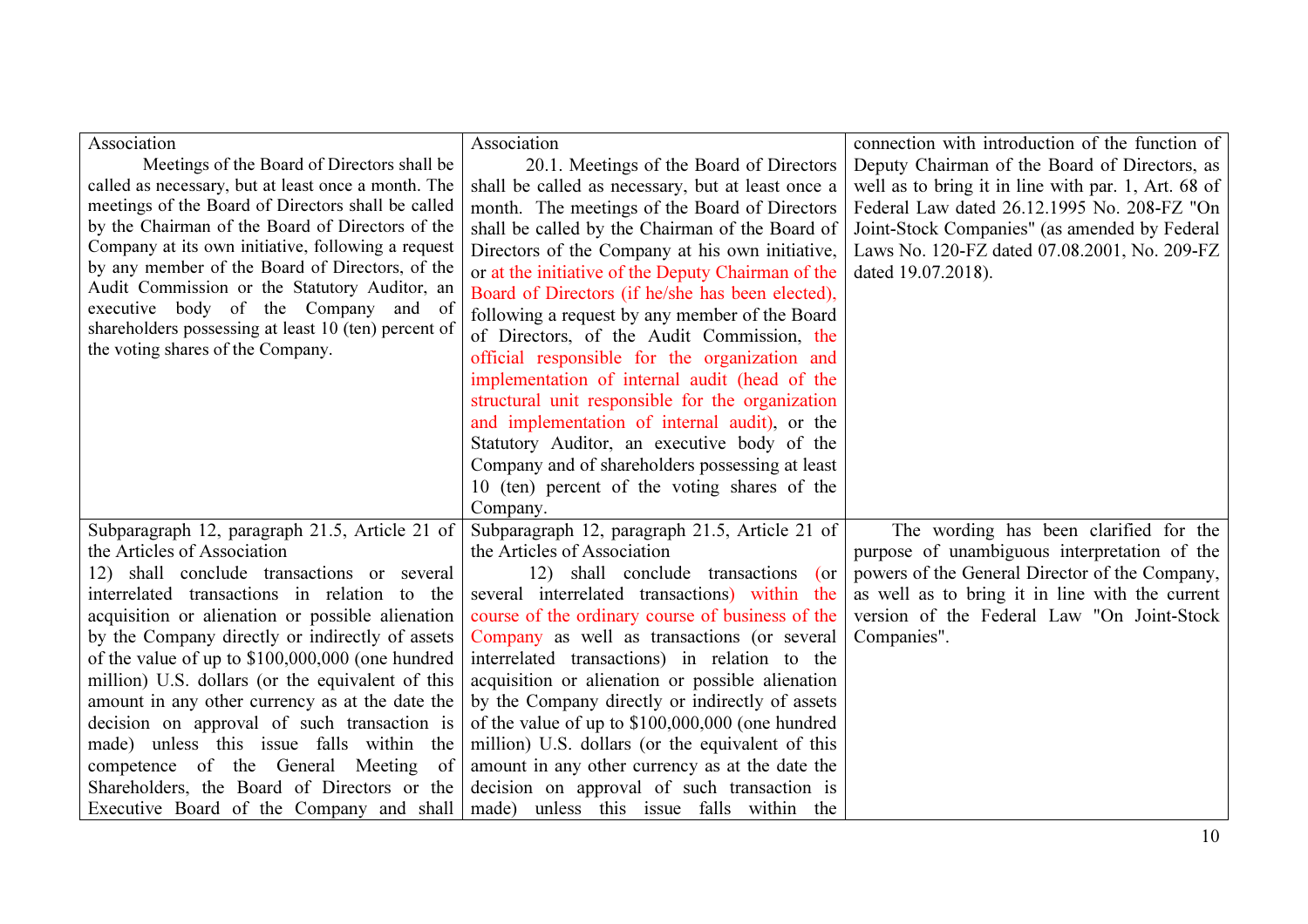| ensure the discharge of obligations assumed by                                              | competence of the General Meeting of           |                                                  |
|---------------------------------------------------------------------------------------------|------------------------------------------------|--------------------------------------------------|
| the Company in relation to such transactions;                                               | Shareholders, the Board of Directors or the    |                                                  |
|                                                                                             | Executive Board of the Company and shall       |                                                  |
|                                                                                             | ensure the discharge of obligations assumed by |                                                  |
|                                                                                             | the Company in relation to such transactions;  |                                                  |
| Subparagraph 13, paragraph 21.5, Article 21 of                                              | Subparagraph 13, paragraph 21.5, Article 21 of | The wording has been amended for                 |
| the Articles of Association                                                                 | the Articles of Association                    | optimization of the procedures on approval of    |
| 13) shall issue powers of attorney on behalf of                                             | 13) shall issue powers of attorney on          | the transactions of PJSC "Aeroflot", including   |
| the Company. The General Director shall not be                                              | behalf of the Company;                         | transactions with the condition precedent in     |
| authorized to delegate his / her powers under                                               |                                                | terms of receipt of a proper corporate approval. |
| any power of attorney in relation to execution of                                           |                                                |                                                  |
| transactions<br>requiring<br>authorization<br>or                                            |                                                |                                                  |
| subsequent approval of the managing bodies of                                               |                                                |                                                  |
| the Company failing the said authorization or                                               |                                                |                                                  |
| approval;                                                                                   |                                                |                                                  |
| Paragraph 21.6, Article 21 of the Articles of                                               | Paragraph 21.6, Article 21 of the Articles of  | The wording has been brought in line with        |
| Association                                                                                 | Association                                    | the established practice of PJSC "Aeroflot".     |
| The rights and responsibilities of the General                                              | The rights and responsibilities of the         |                                                  |
| Director of the Company, members of the                                                     | General Director of the Company shall be       |                                                  |
| Executive Board of the Company shall be                                                     | stipulated by the labor agreement concluded    |                                                  |
| stipulated by the labor agreements concluded by                                             | with him/her by the Company.                   |                                                  |
| the Company with each of them.                                                              | The labor agreement with the General           |                                                  |
| The labor agreement with the General                                                        | Director on behalf of the Company shall be     |                                                  |
| Director on behalf of the Company shall be                                                  | signed by the Chairman of the Board of         |                                                  |
| signed by the Chairman of the Board of                                                      | Directors of the Company (or by a person       |                                                  |
| Directors of the Company (or by a person                                                    | authorized by the Board of Directors of the    |                                                  |
| authorized by the Board of Directors of the                                                 | Company). The agreement shall be signed for a  |                                                  |
| Company), and with the members of the                                                       | term not exceeding 5 (five) years.             |                                                  |
| Executive Board of the Company $-$ by the                                                   |                                                |                                                  |
| General Director. The agreements shall be                                                   |                                                |                                                  |
| signed for a term not exceeding 5 (five) years.                                             |                                                |                                                  |
| Paragraph 21.8, Article 21 of the Articles of Paragraph 21.8, Article 21 of the Articles of |                                                | The wording has been brought in line with        |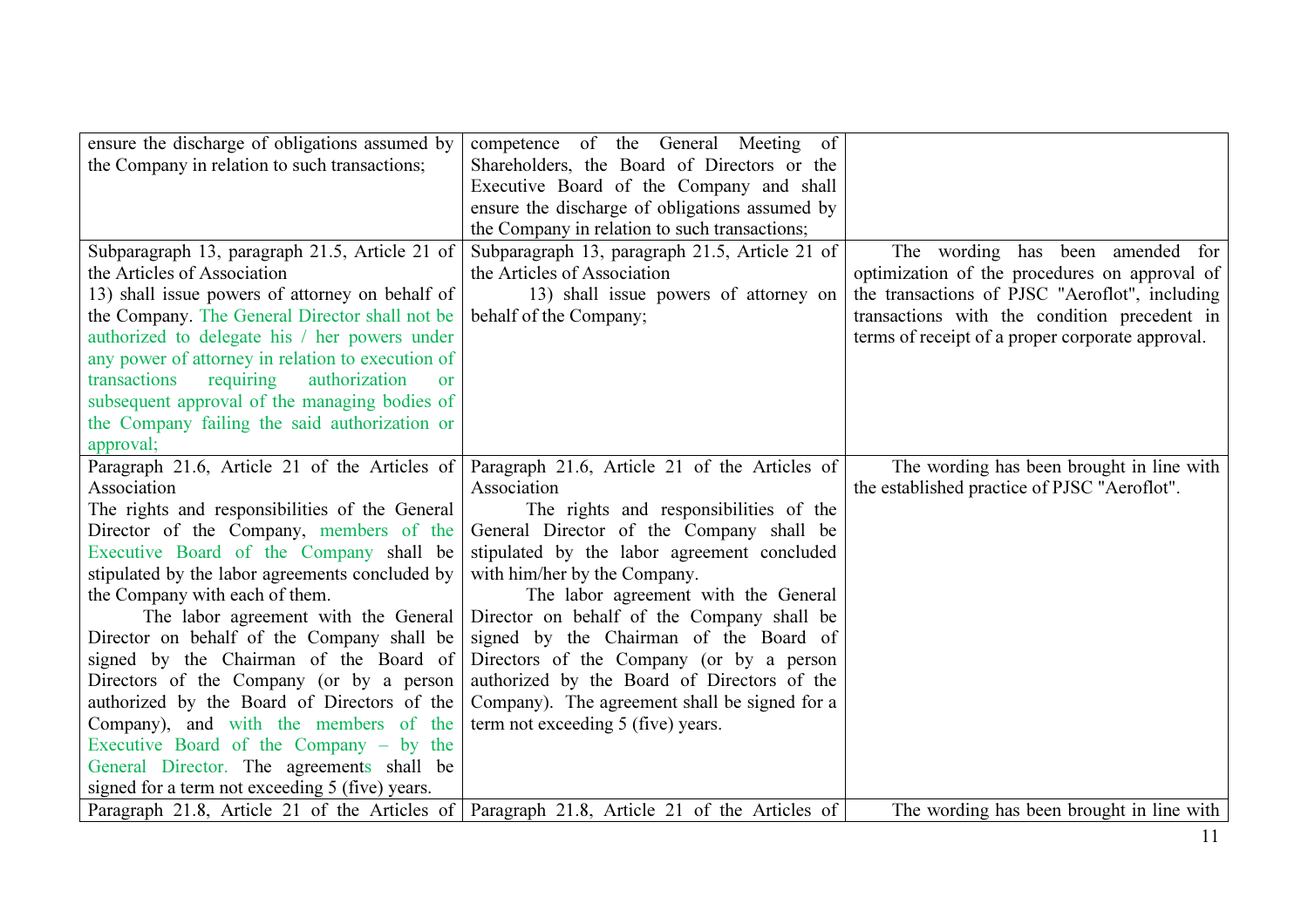| Association                                    | Association                                      | par. 2, Part 2, Art. 70 of Federal Law dated    |
|------------------------------------------------|--------------------------------------------------|-------------------------------------------------|
| Minutes shall be kept at the meetings of the   | Minutes shall be kept at the meetings of         | 26.12.1995 No. 208-FZ "On Joint-Stock           |
| Executive Board of the Company. The minutes    | the Executive Board of the Company. The          | Companies" (as amended by Federal Law dated     |
| of any meeting of the Executive Board of the   | minutes of any meeting of the Executive Board    | 19.07.2018 No. 209-FZ).                         |
| Company shall be made available to the         | of the Company shall be made available to the    |                                                 |
| members of the Board of Directors of the       | members of the Board of Directors of the         |                                                 |
| Company, the Audit Commission of the           | Company, the Audit Commission of the             |                                                 |
| Company, the Executive Board, the Statutory    | Company, the Executive Board, the official       |                                                 |
| Auditor of the Company upon their request.     | for<br>responsible<br>the<br>organization<br>and |                                                 |
|                                                | implementation of internal audit (head of the    |                                                 |
|                                                | structural unit responsible for the organization |                                                 |
|                                                | and implementation of internal audit), the       |                                                 |
|                                                | Statutory Auditor of the Company upon their      |                                                 |
|                                                | request.                                         |                                                 |
| Paragraph 25.1, Article 25 of the Articles of  | Paragraph 25.1, Article 25 of the Articles of    | The wording has been brought in line with       |
| Association                                    | Association                                      | Part 1, Art. 89 of Federal Law dated 26.12.1995 |
| The Company must keep the following            | The Company must keep the documents              | No. 208-FZ "On Joint-Stock Companies" (par. 1   |
| documents:                                     | provided for by the Federal Law "On Joint Stock  | as amended by Federal Law dated 29.07.2017      |
| - the Articles of Association of the Company,  | Companies", by the Articles of Association of    | No. 233-FZ).                                    |
| amendments and changes to the Articles         | the Company, internal documents of the           |                                                 |
| registered in due order, the Decision on the   | Company, resolutions of the General Meeting of   |                                                 |
| Establishment of the Company, the Company's    | Shareholders, the Board of Directors of the      |                                                 |
| <b>State Registration Certificate;</b>         | Company, managing bodies of the Company and      |                                                 |
| - documents certifying the Company's title to  | documents provided for in the statutory legal    |                                                 |
| the property it has on its balance;            | acts of the Russian Federation.                  |                                                 |
| - internal documents of the Company;           |                                                  |                                                 |
| - regulations on a branch and a representative |                                                  |                                                 |
| office of the Company;                         |                                                  |                                                 |
| - annual reports;                              |                                                  |                                                 |
| - accounting documents;                        |                                                  |                                                 |
| - accounting (financial) statements            |                                                  |                                                 |
| - minutes of the General Meetings of           |                                                  |                                                 |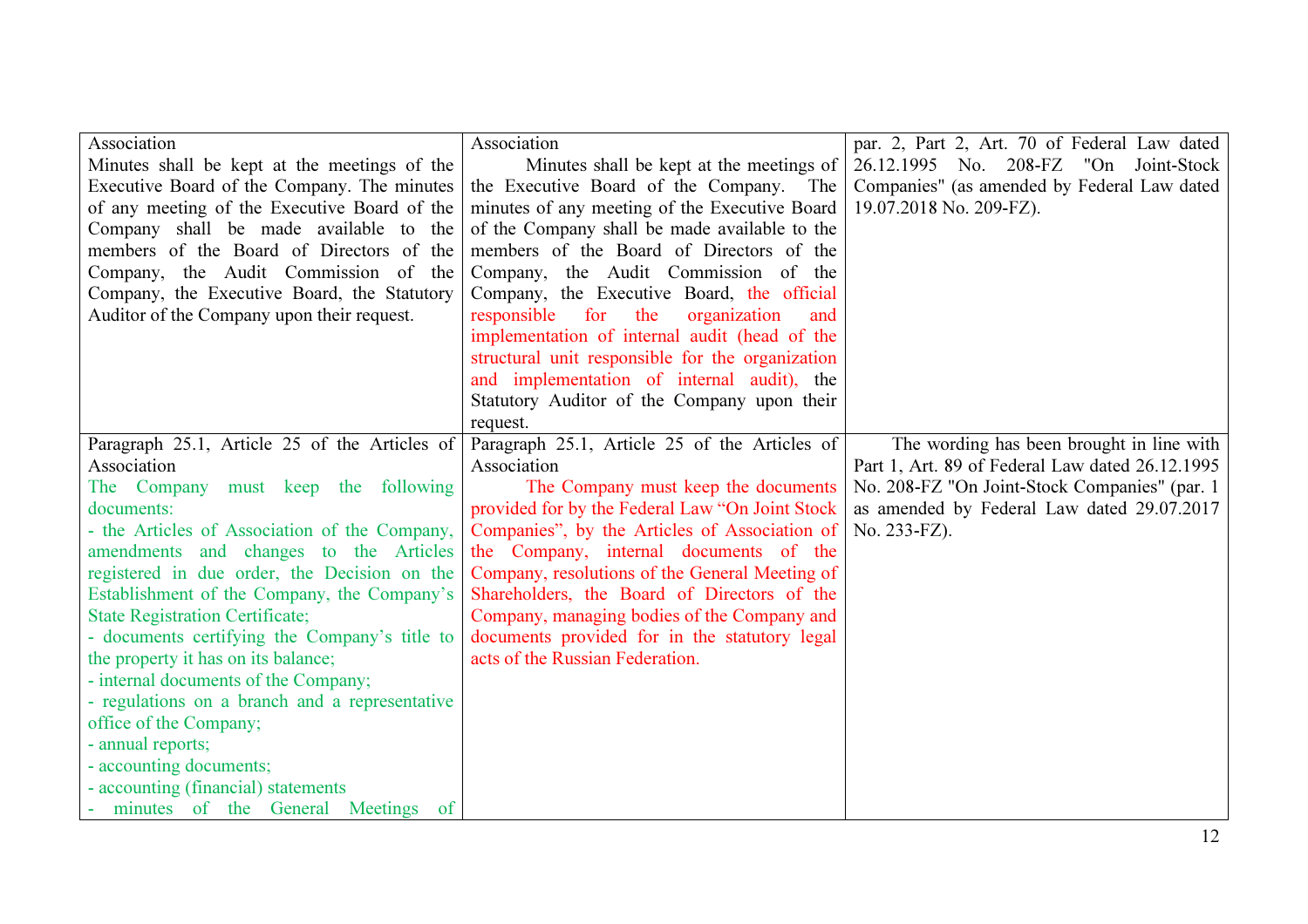| Shareholders, of the Board of Directors, the       |                                               |                                                 |
|----------------------------------------------------|-----------------------------------------------|-------------------------------------------------|
| Audit Commission, the Executive Board;             |                                               |                                                 |
| - voting ballots and proxy cards (copies of proxy  |                                               |                                                 |
| cards) for participation in the General Meeting    |                                               |                                                 |
| of Shareholders;                                   |                                               |                                                 |
| - reports of independent appraisers;               |                                               |                                                 |
| - lists of affiliates of the Company;              |                                               |                                                 |
| - lists of persons entitled to attend the General  |                                               |                                                 |
| Meeting of shareholders, to receive dividends      |                                               |                                                 |
| and other lists composed by the Company to         |                                               |                                                 |
| ensure realization by shareholders of their rights |                                               |                                                 |
| in compliance with the Federal Law "On Joint"      |                                               |                                                 |
| <b>Stock Companies";</b>                           |                                               |                                                 |
| - reports of the Audit Commission, the Statutory   |                                               |                                                 |
| Auditor of the Company, statements of State and    |                                               |                                                 |
| of municipal bodies of financial supervision;      |                                               |                                                 |
| - prospectus for securities, quarterly reports of  |                                               |                                                 |
| the issuer and other documents containing the      |                                               |                                                 |
| information to be published or disclosed by        |                                               |                                                 |
| other means in compliance with the Federal Law     |                                               |                                                 |
| "On Joint Stock Companies" and other Federal       |                                               |                                                 |
| laws;                                              |                                               |                                                 |
| - other documents provided for by the Federal      |                                               |                                                 |
| Law "On Joint Stock Companies", by the             |                                               |                                                 |
| Articles of Association of the Company, internal   |                                               |                                                 |
| documents of the Company, resolutions of the       |                                               |                                                 |
| General Meeting of Shareholders, the Board of      |                                               |                                                 |
| Directors of the Company, managing bodies of       |                                               |                                                 |
| the Company and documents provided for in the      |                                               |                                                 |
| legislation of the Russian Federation.             |                                               |                                                 |
| Paragraph 25.3, Article 25 of the Articles of      | Paragraph 25.3, Article 25 of the Articles of | The wording has been brought in line with       |
| Association                                        | Association                                   | Part 1, Art. 91 of Federal Law dated 26.12.1995 |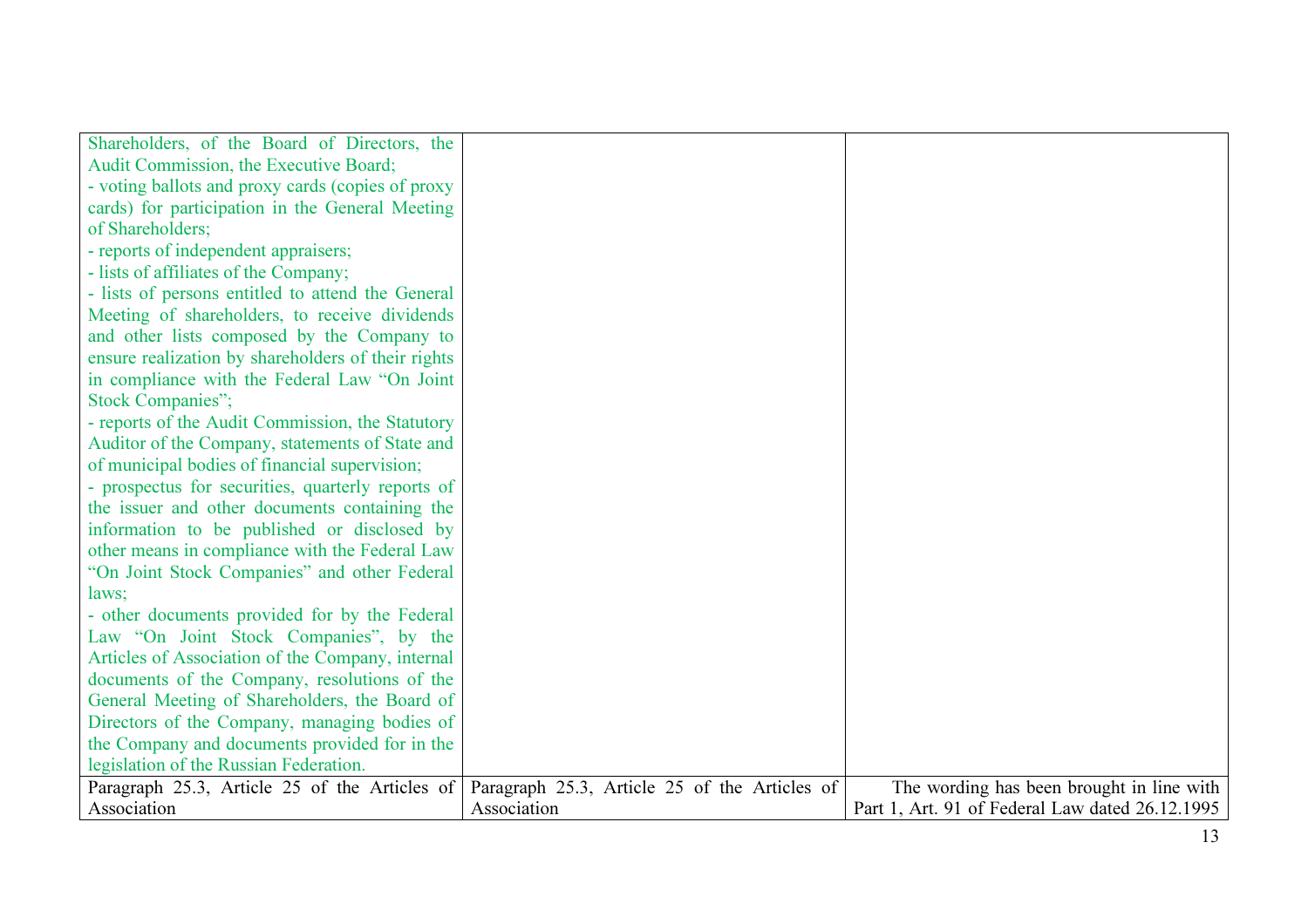| The Company must ensure access for the            | The Company must ensure access for the               | No. 208-FZ "On Joint-Stock Companies" (as   |
|---------------------------------------------------|------------------------------------------------------|---------------------------------------------|
| shareholders to the documents specified in        | shareholders at their request to the following       | amended by Federal Law dated 29.07.2017 No. |
| paragraph 25.1. of these Articles of Association. | documents:                                           | $233-FZ$ ).                                 |
| The right of access to the accounting documents   | 1) the Articles of Association of the                |                                             |
| and minutes of the meetings of the Executive      | Company, as well as amendments<br>and                |                                             |
| Board shall be granted to shareholders (a         | supplements to the Articles registered in due        |                                             |
| shareholder) possessing at least 25 (twenty five) | order;                                               |                                             |
| percents of voting shares of the Company.         | document confirming the state<br>2)                  |                                             |
|                                                   | registration of the Company;                         |                                             |
|                                                   | 3) resolution on the issue (additional               |                                             |
|                                                   | issue) of securities, changes in the resolution on   |                                             |
|                                                   | the issue (additional issue) of securities,          |                                             |
|                                                   | placement report in respect of the issue             |                                             |
|                                                   | (additional issue) of securities, notice on the      |                                             |
|                                                   | results of the issue (additional issue) of           |                                             |
|                                                   | securities;                                          |                                             |
|                                                   | 4) internal documents of the Company                 |                                             |
|                                                   | approved by the General Meeting of                   |                                             |
|                                                   | Shareholders, regulating the activities of its       |                                             |
|                                                   | bodies;                                              |                                             |
|                                                   | 5) regulations on branches and a                     |                                             |
|                                                   | representative office of the Company;                |                                             |
|                                                   | 6) annual reports;                                   |                                             |
|                                                   | accounting<br>annual<br>(financial)<br>$\mathcal{D}$ |                                             |
|                                                   | statements and an audit report thereon;              |                                             |
|                                                   | 8) reports of appraisers prepared in                 |                                             |
|                                                   | accordance with the requirements of the Federal      |                                             |
|                                                   | Law "On Joint-Stock Companies" in cases of           |                                             |
|                                                   | repurchase of shares by the Company at the           |                                             |
|                                                   | request of a shareholder;                            |                                             |
|                                                   | 9) documents received by the Company                 |                                             |
|                                                   | in accordance with Chapter XI.1 of the Federal       |                                             |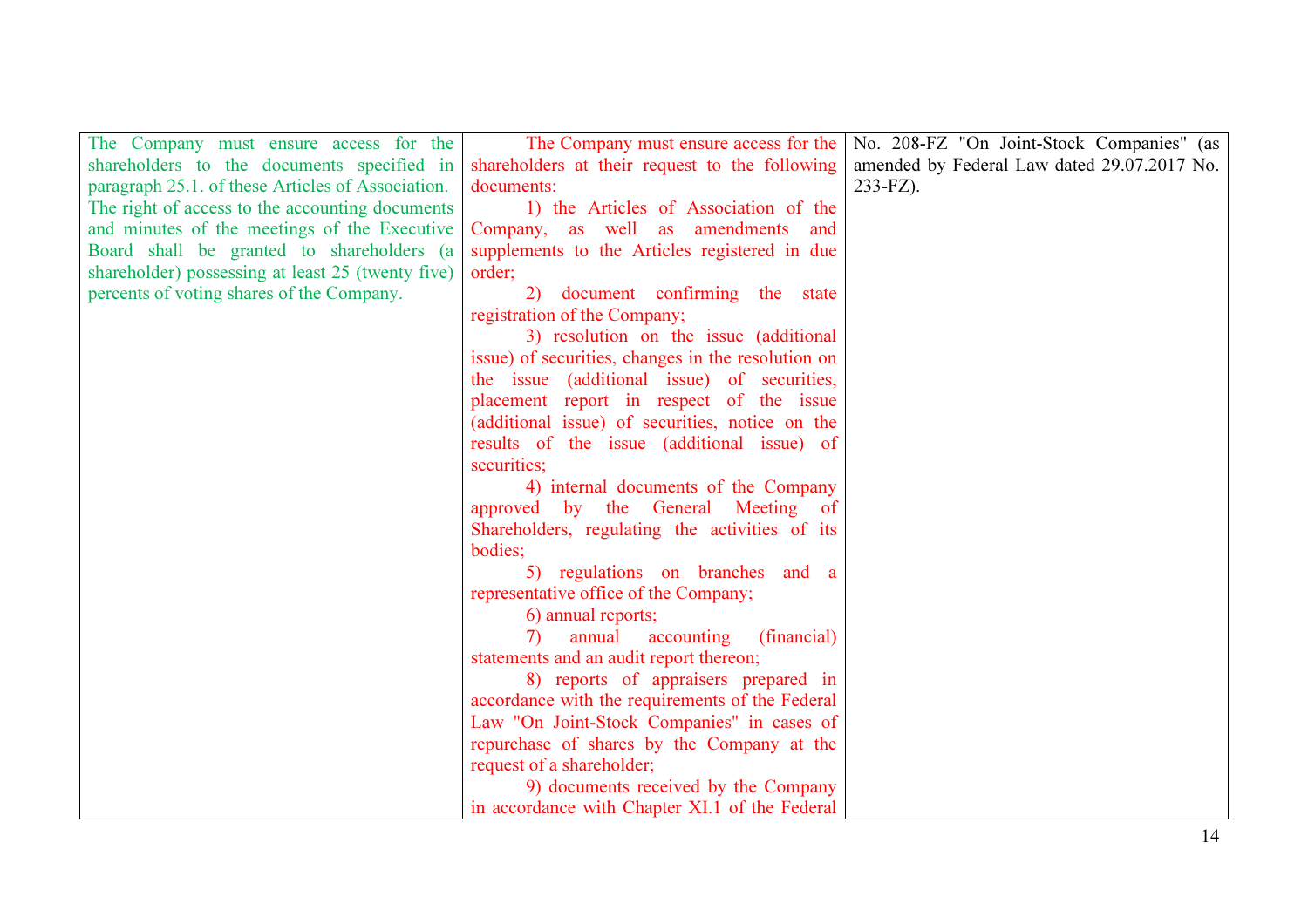| Law "On Joint-Stock Companies";                    |                                                 |
|----------------------------------------------------|-------------------------------------------------|
| 10) minutes of the General Meetings of             |                                                 |
| Shareholders;                                      |                                                 |
| 11) lists of affiliates of the Company;            |                                                 |
| 12) reports of the Audit Commission (the           |                                                 |
| Statutory Auditor) of the Company;                 |                                                 |
| 13) prospectus for securities, quarterly           |                                                 |
| reports of the issuer and other documents          |                                                 |
| containing the information to be published or      |                                                 |
| disclosed by other means in compliance with the    |                                                 |
| Federal Law "On Joint-Stock Companies" and         |                                                 |
| other federal laws;                                |                                                 |
| 14)<br>conclusion<br>notices<br>of<br>on           |                                                 |
| shareholders' agreements sent to the Company,      |                                                 |
| as well as lists of persons who have concluded     |                                                 |
| such agreements;                                   |                                                 |
| 15) judicial decisions and orders on               |                                                 |
| related<br>to the<br>establishment,<br>disputes    |                                                 |
| management of or participation in the Company,     |                                                 |
| as well as judicial acts on such disputes,         |                                                 |
| including the rulings on initiation of proceedings |                                                 |
| by the commercial court and acceptance for         |                                                 |
| hearing of a statement of claim or a statement of  |                                                 |
| changing the grounds or subject of a previously    |                                                 |
| filed claim.                                       |                                                 |
| Subparagraph 2, paragraph 25.4, Article 25 of      | The wording has been brought in line with       |
| the Articles of Association                        | Part 2, Art. 91 of Federal Law dated 26.12.1995 |
| The shareholder(s) holding at least one            | No. 208-FZ "On Joint-Stock Companies" (as       |
| percent of the Company's voting shares have the    | amended by Federal Law dated 29.07.2017 No.     |
| right of access to the following information and   | 233-FZ).                                        |
| documents:                                         |                                                 |
| 1) information relating to transactions            |                                                 |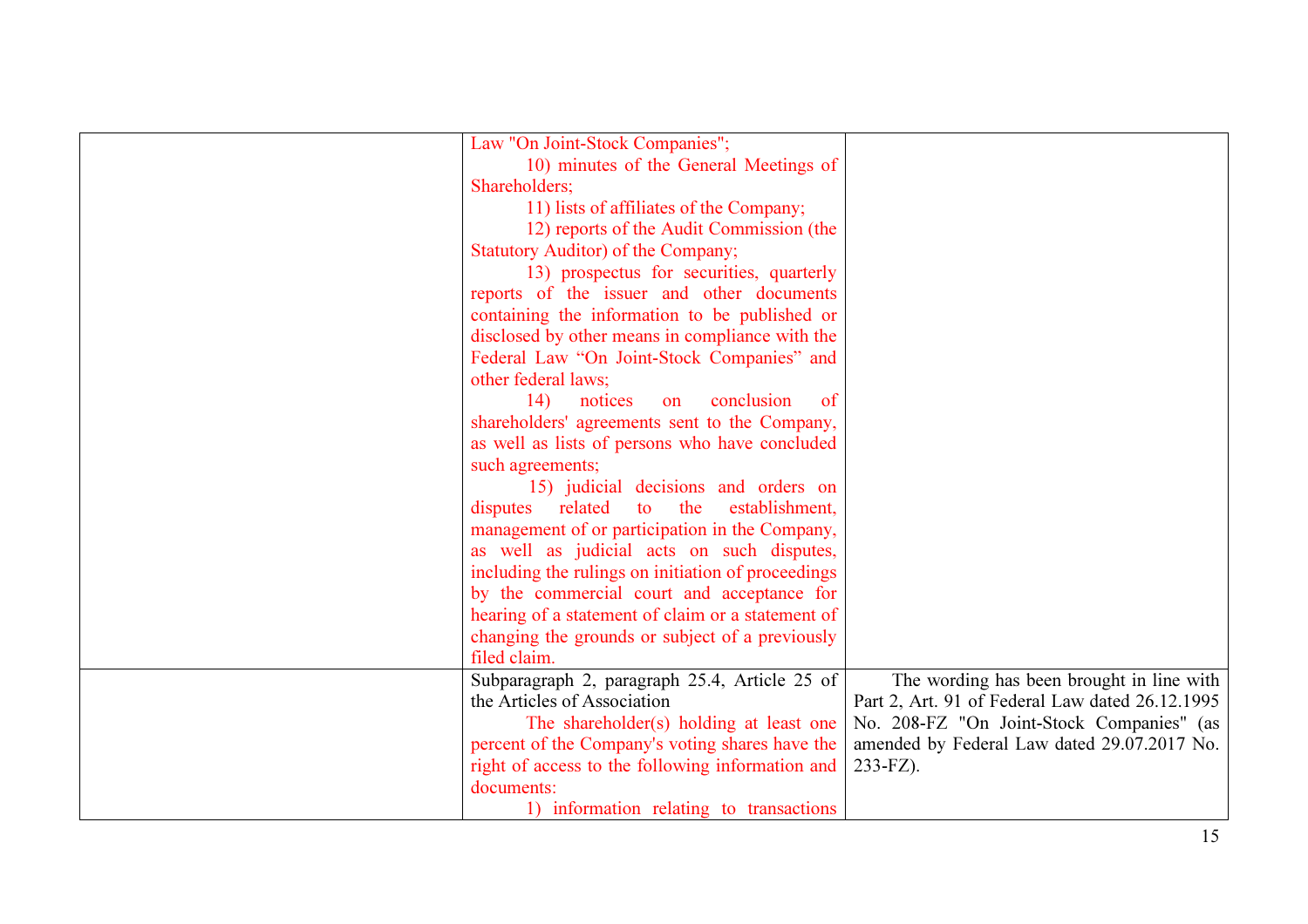| (unilateral transactions), which are major         |                                                  |
|----------------------------------------------------|--------------------------------------------------|
| transactions in accordance with the Federal Law    |                                                  |
| "On Joint-Stock Companies" and (or) interested     |                                                  |
| party transactions, including the type, subject,   |                                                  |
| scope and size of such transactions, date of their |                                                  |
| execution and the period of performance of         |                                                  |
| obligations thereunder, information on decision-   |                                                  |
| making to obtain a consent to the performance      |                                                  |
| or subsequent approval of such transactions;       |                                                  |
| 2) minutes of the Board of Directors of            |                                                  |
| the Company;                                       |                                                  |
| 3) reports of appraisers on the valuation          |                                                  |
| of property involved in the Company's              |                                                  |
| transactions, which are major transactions and     |                                                  |
| (or) interested party transactions in accordance   |                                                  |
| with the Federal Law "On Joint-Stock               |                                                  |
| Companies".                                        |                                                  |
| Subparagraph 3 paragraph 25.5, Article 25 of the   | The wording has been brought in line with        |
| Articles of Association                            | Part 4, Art. 91 of Federal Law dated 26.12.1995  |
| The request of the shareholder(s) holding          | No. 208-FZ "On Joint-Stock Companies" (as        |
| at least 25 percent of the voting shares of the    | amended by Federal Law dated 19.07.2018 No.      |
| Company to provide the documents and               | 209-FZ).                                         |
| information referred to in paragraphs 25.3 and     |                                                  |
| 25.4 hereof shall specify the business purpose     |                                                  |
| for which the documents are requested.             |                                                  |
| Paragraph 25.6, Article 25 of the Articles of      | The wording has been brought in line with        |
| Association                                        | par. 12, Art. 91 of Federal Law dated 26.12.1995 |
| 25.6. The term of performance of the               | No. 208-FZ "On Joint-Stock Companies".           |
| obligation to provide documents containing         |                                                  |
| confidential information shall be calculated not   |                                                  |
| earlier than from the date of signing between the  |                                                  |
| company and the shareholder who has requested      |                                                  |
|                                                    |                                                  |